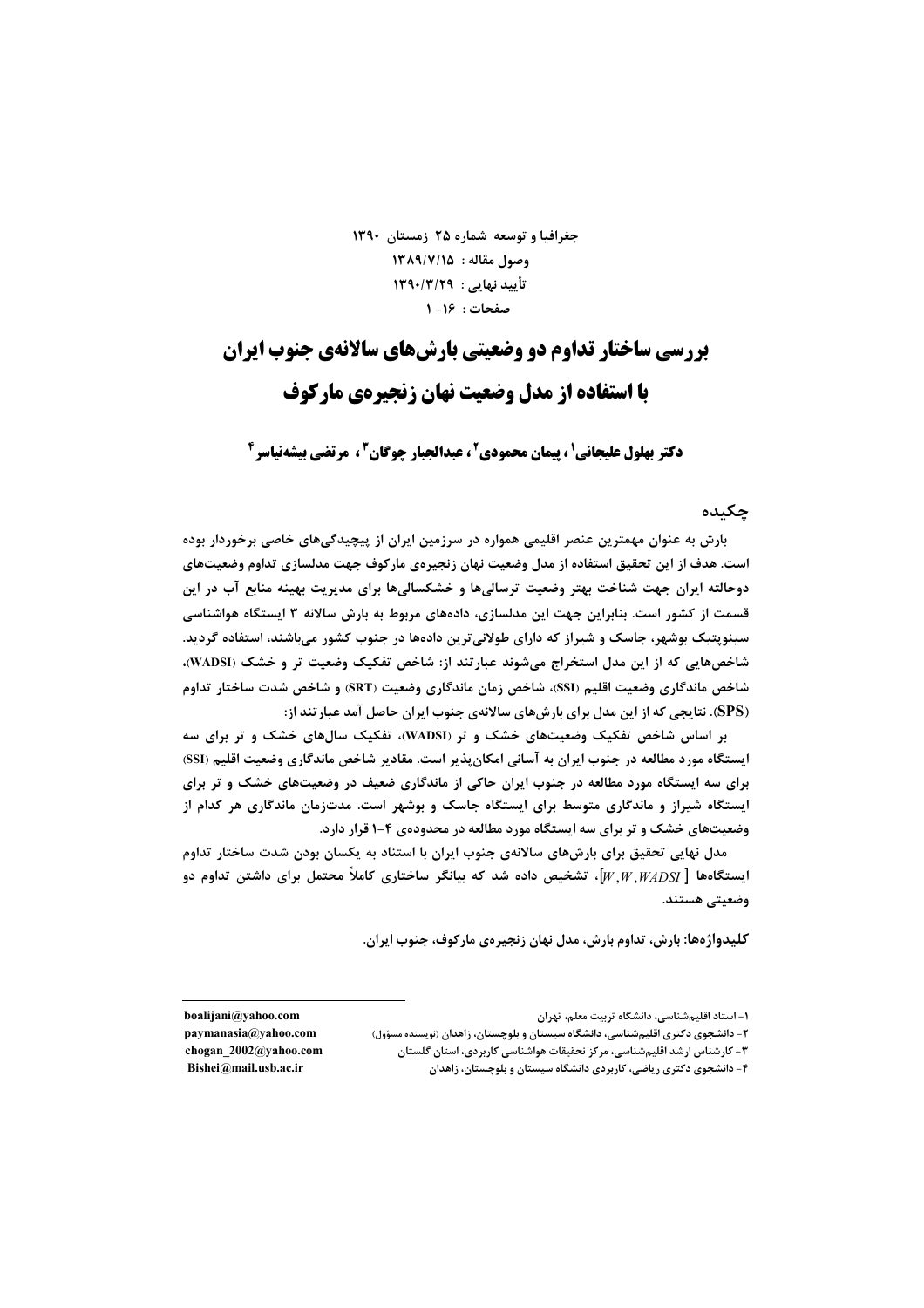#### مقدمه

بارش به عنوان مهمترین عنصر اقلیمی همواره در سرزمین ایران از پیچیدگی های خاصی برخوردار بوده است. بطوری که محققان بسیاری کوشیدهاند تا در تحقیقات خود به تبیین دقیق این تغییرپذیریها در حوضههای مختلف بپردازند *(مسعودیان، ۱۳۷۷؛ دوالفقاری، ۱۳۷۹؛ استوار* ميمندي، ١٣٧٩؛ خسروي،١٣٨١؛ بابائي فينبي،١٣٨٢؛ مسعوديان، ١٣٨٢: ٨٨-٧٩؛ عطائي، ١٣٨٣؛ مسعوديان ا۳۸۴: (۴۷-۴۷).

یکی از تکنیکهای آماری که امروزه جهت مدلسازی ویژگیهای بارشی، زیاد مورد استفاده قرار میگیرد مدل زنجیرهی مارکوف است. مدل زنجیرهی مارکوف یک تکنیک ریاضی جهت تحلیل پدیدههای تصادفی می باشد که تداومی از مشاهدات را در طول زمان نشان می دهد (*طالشي، ١٣٨٤: ٣۵)*. در واقع در روش زنجيره ماركوف يك سرى از مشاهدات و تغيير هر كدام از مشاهدات از حالتی به حالت دیگر مورد بررسی قرار می گیرد *(علیزاده، ۱۳۸۳: ۲۸۸*). استفاده از این مدل به دلیل توانمندی،هایی که در محاسبهی دورههای خشک و تر و همچنین ساده کردن حل بسیاری از مسایل مربوط به فرآیندهای وابسته دارد، بسیار مورد توجه محققین مختلف در رشتههای گوناگون علوم جوی قرار گرفته است *(استرن<sup>'</sup>، ۱۹۸۲: ۴۲۳-۴۲۰؛ مون و* همکاران '،۱۹۹۴ نه ۱۶ ۰ ۱ - ۱۰ ۰ ۰ کتر"، ۱۹۷۷ نه ۶۷۶–۷۱۶ دهال و همکاران گی ۱۹۹۴ نه ۲۴–۲۷؛ چین مُ، ۱۹۷۷: ۱۹۵۶-۹۴۹؛ کاسکبی تُم ۱۹۷۷: ۳۰۱-۳۸۱؛ مارتین واید و گومز"، ۱۹۹۹؛ جعفری بھی، ۱۳۸۷؛ قادرمرزي، ۱۳۸۰؛ علیجانبي و همکاران، ۱۳۸۴: ۴۸-۱۵؛ حجازي;اده و شیرخانبي، ۱۳۸۴: ۳۱-۱۳). اما مشکل اصلی که در مدلهای زنجیره مارکوف وجود دارد زیاد توانمند نبودن این مدلها در مدلسازی دورههای بلندمدت تر و خشک مشاهده شده در سریهای زمانی است. لذا تایر و کوک;,ا<sup>۸</sup> (۱۹۹۹*: ۵۵۵-۵۵۰ و ۲۰۰۰: ۳۳۰-(۳۳۰)* یک مدل وضعیت نهان زنجیره مارکوف را با این فرض که شرایط آب و هوایی هر منطقه ترکیبی از دوحالت خشک و تر می باشند، توسعه دادند. آنها از این مدل جهت مدلسازی بارشهای سالیانه ۵ ایستگاه هواشناسی در استرالیا بهره بردند و نتیجهای که حاصل آمد این بود که فقط دو ایستگاه یعنی ایستگاههای بریسبان و سیدنی دارای تداومی دو وضعیتی بودهاند.

1-Stern 2-Moon and et al  $3-Katz$ 4-Dahale and et al 5-Chin 6-Caskev 7-Martin-Vide and Gomez 8-Thyer and Kuczera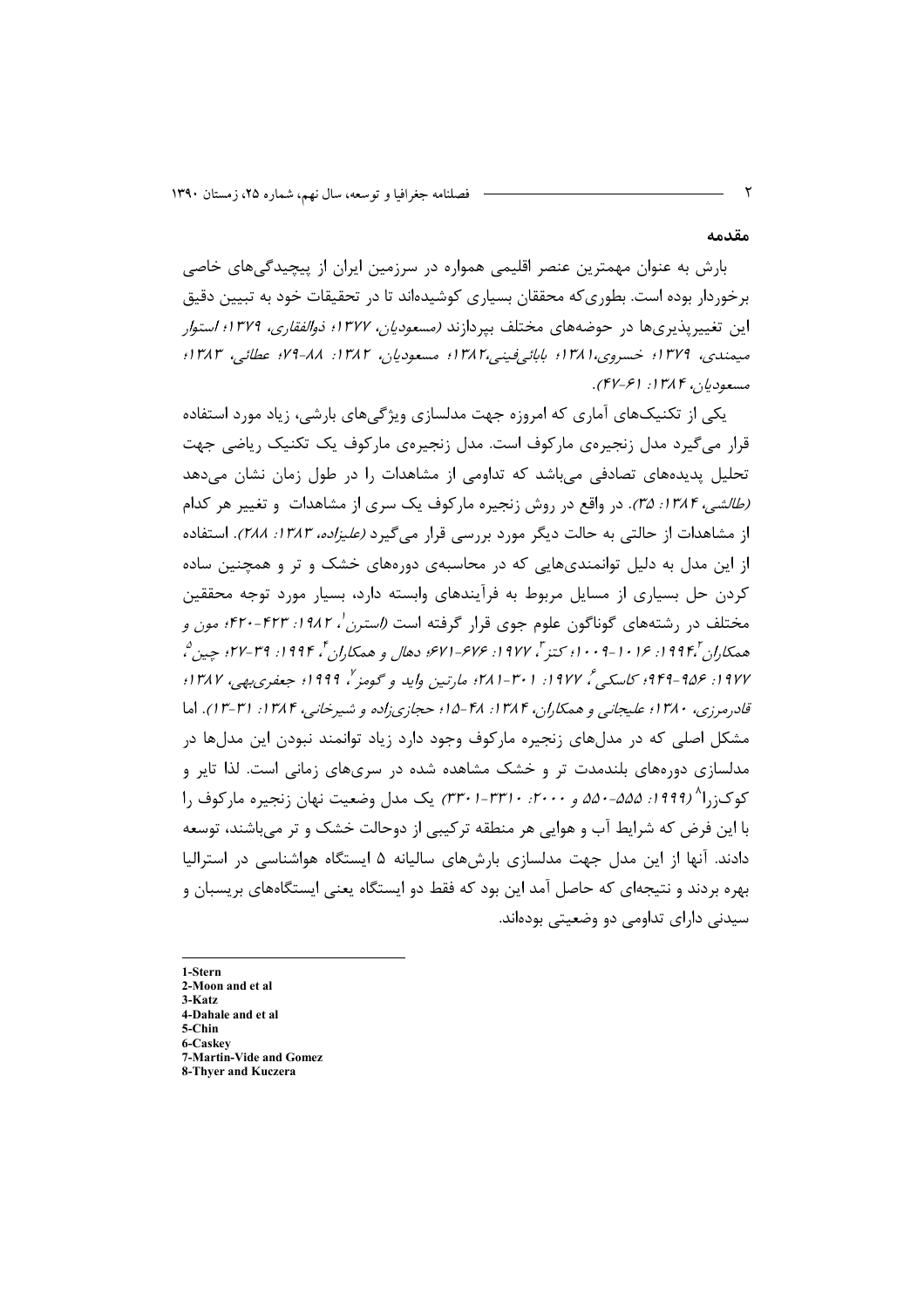قبل از اين زوچيني و گوتورپ<sup>' (</sup> 191*1: ۱۹۲۷–۱۹۲۳)* نيز جهت شبيهسازي الگوهاي وقوع یا عدم وقوع بارشهای روزانه در چندین ایستگاه مختلف از این مدل بهره برده بودند. تعریفی كه آنها از لحاظ آماري از وضعيت " اقليم" در اين تحقيق ارايه داده بودند مبتني بر الگوي وقوع بارش همزمان در چندین ایستگاه مختلف بود.

تایر نیز در سال ۲۰۰۱ با انتخاب عنوان "مدلسازی ماندگاری بلندمدت در سریهای زمانی هیدرولوژیکی" برای رسالهی دکتری خود در دانشگاه نیوکاسل استرالیا، کاربرد این مدل را در مدلسازی بارش&ای سالانه و ارتباط این ماندگاریها با الگوهای ارتباط از دور جوی اقیانوسی به خوبی نشان داده است. اما تنها کاری که در ایران با استفاده از این مدل انجام گرفته است مربوط به کار طالشی (۱۳۸۴) بوده است. ایشان با انتخاب ۴۲ ایستگاه هواشناسی سینویتیک که دارای طولانی ترین دادههای بارش،سالانه بودهاند، اقدام به مدلسازی ماندگاری دورههای تر و خشک نمودند و ایستگاههای کشور را در سه دسته طبقهبندی نمودند.

از کارهای انجام گرفته دیگری که از این مدل جهت شبیهسازی ویژگیهای اقلیمی در گوشه و کنار جهان بهره بردهاند می توان به کارهای *(تایر و کوک;را، ۲۰۰۳: ۴۸-۲۷؛ تایر و همکاران*، ۲۰*۰۶: ۳۲۸-۱۳-۱۳) یرالت و همکاران ۲۰۰۴: ۱۰ بلون و همکاران ۳۰۰۰: ۲۰۰۲* ا-۱/ اشاره نمود. تحقیق تحقیق حاضر نیز در پی استفاده از مدل وضعیت نهان زنجیرهی مارکوف جهت مطالعهی مجموعهای بزرگ از دادههای بارش در اقلیم جنوب ایران و تعیین تداوم وضعیتهای دوحالته آن مے،باشد. اهدافی که این تحقیق در پی دست یافتن به آن است عبارتند از: – اول، دستیابی به چهارچوب مفهومی جدیدی جهت شبیهسازی تداومهای بلندمدت وضعیت-های تر و خشک برای افزایش دانش آبشناسانه و اقلیمشناسانه از جنوب ایران. - دوم، استفاده از این مدل جهت تشخیص و پیشبینی میزان تداوم وضعیتهای خشک و تر در این قسمت از ایران جهت مدیریت بهتر خشکسالیها میباشد.

## دادەھاي تحقىق

بر اساس تحقیقاتی که تایر و کوکزرا در سال ۲۰۰۰ بر روی دادههای بارش سالیانهی استرالیا انجام دادهاند، به این نتیجه رسیدهاند که جهت آشکارسازی تداومهای دو حالته در مقیاس سالیانهی به حداقل ۱۲۰ سال داده نیاز است. با وجود این اظهار نظر تصمیم بر این

1-Zucchini and Guttorp

<sup>2.</sup> Perreault and et al

<sup>3-</sup>Bellone and et al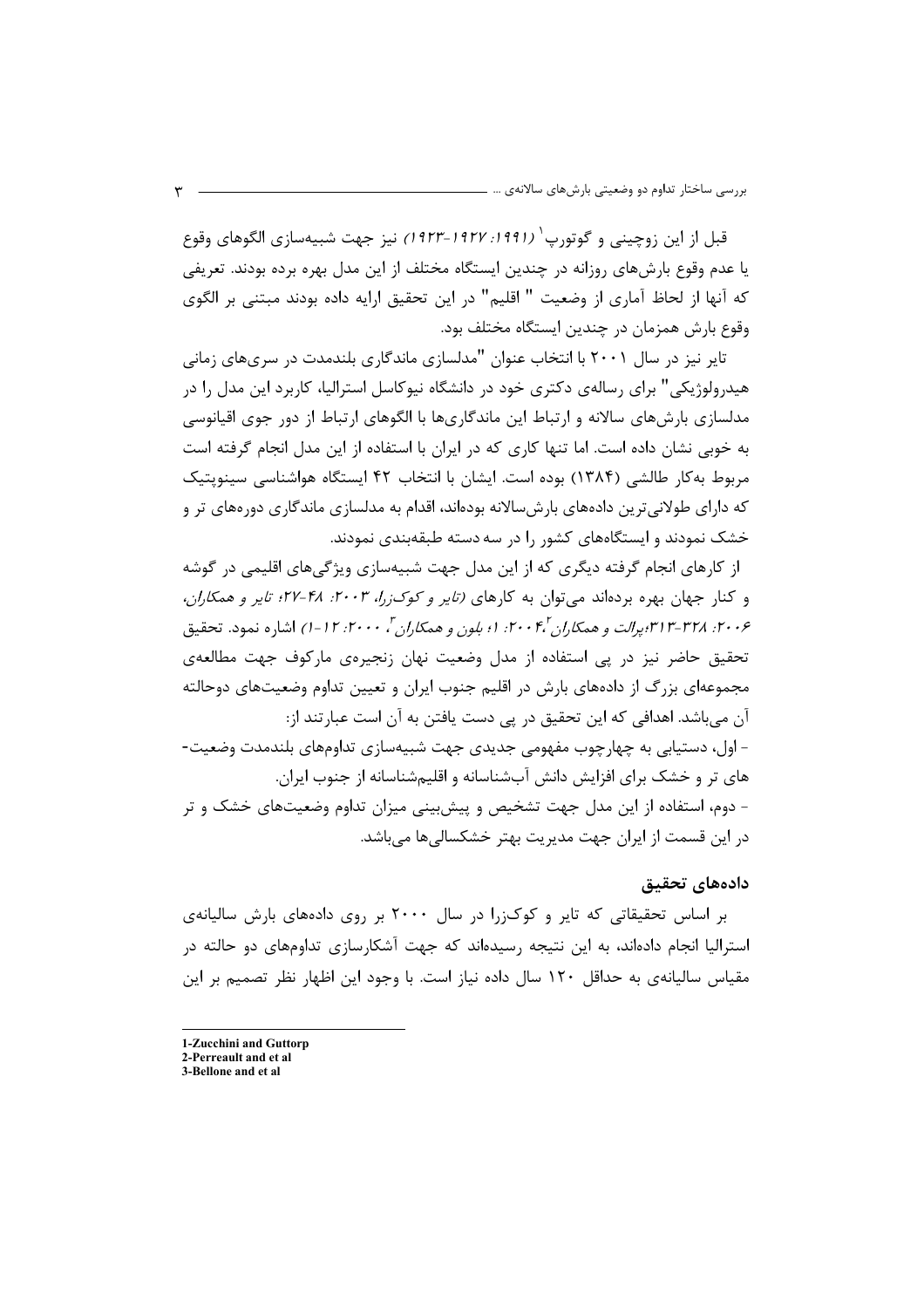گرفته شد برای مدلسازی بارشهای سالانهی جنوب ایران و دستیابی به یک الگوی بارشی مناسب در این زمینه، دادههای مربوط به بارش سالانهی ۳ ایستگاه هواشناسی سینویتیک بوشهر، شیراز و جاسک که دارای طولانیترین دادههای ممکن در کشور هستند مورد استفاده قرار گیرد.

دادههای مربوط به بارش سالیانه این سه ایستگاه از سال ۱۹۵۱ به بعد برای دو ایستگاه شیراز و بوشهر و از سال ۱۹۶۸ به بعد برای ایستگاه جاسک از اداره کل خدمات ماشینی و کاربرد در کامپیوتر سازمان هواشناسی کشور اخذ و بقیهی دادهها نیز از دادههای کتاب اسمیت سونین <sup>۱</sup> (دورهی آماری ۱۸۷۶ تا ۱۹۵۰ برای بوشهر و دورهی آماری ۱۸۹۳ تا ۱۹۵۰ برای جاسک) و آمار ایستگاههای بارانسنجی سازمان آب منطقهای استان فارس (۱۹۵۱– ۱۹۲۵) برای شیراز مورد استفاده قرار گرفت. مشخصات جغرافیایی سه ایستگاه مورد مطالعه در جدول شمارهی ۱ و پراکنش جغرافیایی آنها در شکل شماره یک آورده شده است.

| نوع ايستگاه | دوره<br>آماری | سال<br>تأسيس | ارتفاع            | طول<br>جغرافيايي                        | عرض<br>جغرافيايي                          | نام ایستگاه |
|-------------|---------------|--------------|-------------------|-----------------------------------------|-------------------------------------------|-------------|
| سينوپتيک    | ۸۱            | ۱۹۵۱         | ۱۴۸۴              | $\Delta \Upsilon$ ° $\Upsilon$ ۶'       | ۲۹° ۳۶'                                   | شيراز       |
| سينوپتيک    | ۱۱۳           | ۱۹۶۸         | $\Delta/\Upsilon$ | $\Delta V^{\circ}$ $\uparrow \uparrow'$ | $\gamma \Delta^{\circ}$ $\gamma \Lambda'$ | جاسک        |
| سينوپتيک    | ۱۲۸           | ۱۹۵۱         | ۱۹۱۶              | $\Delta \cdot \degree \Delta \cdot '$   | $\gamma \wedge^{\circ} \wedge \gamma'$    | بوشهر       |

جدول ۱: مشخصات ایستگاههای هواشناسی مورد استفاده در مطالعه

مأخذ : سازمان هواشناسبي كشور

1-Smithsonian Miscellaneous Collections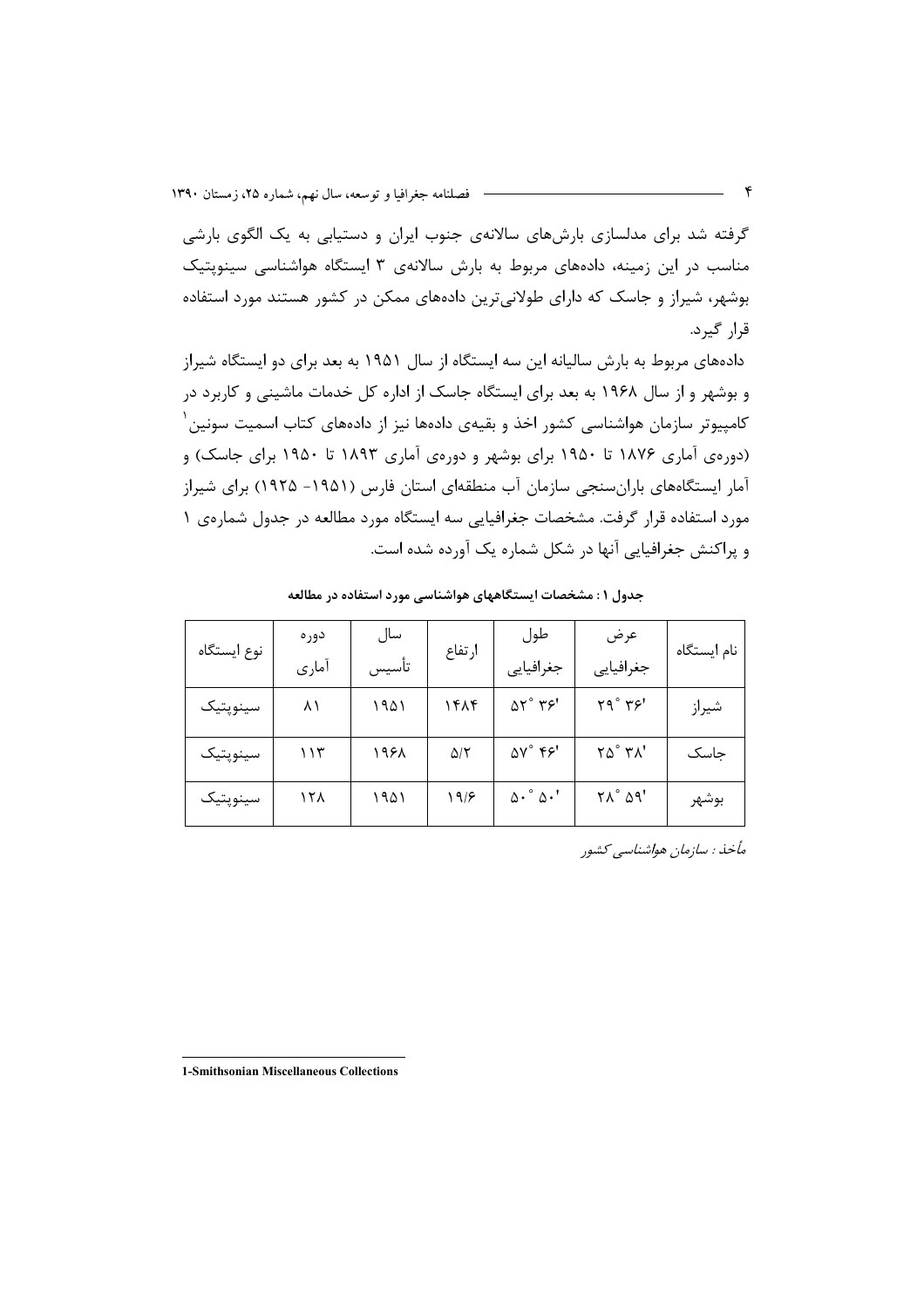

مأخذ: نگارندگان

روش تحقيق

مدل وضعیت نهان زنجیرهی مارکوف بر این فرض استوار است که اقلیم هر منطقه ترکیبی از دو حالت تر و خشک است و هر حالت نیز دارای توزیع نرمال جداگانهای است. انتقال از یک وضعيت به وضعيت ديگر با استفاده از ماتريس احتمال انتقال بيان مي شود. چنانچه احتمال انتقال از یک وضعیت به وضعیت دیگر (خشک به مرطوب یا مرطوب به خشک) به اندازهی كافي كم باشد، وضعيت آب و هوا براي چندين سال پايدار ميماند.

این شرایط، مکانیسم مشخصی را جهت شیبهسازی دورههای تغییرپذیر خشک و تر فراهم میآورد. ساختار مدل وضعیت نهان زنجیره مارکوف در شکل شمارهی۲ نشان داده شده است. در مدل وضعیت نهان زنجیره مارکوف، شبیهسازی بارش سالانه ایران، شامل یک فرایند دو مر حلهای است.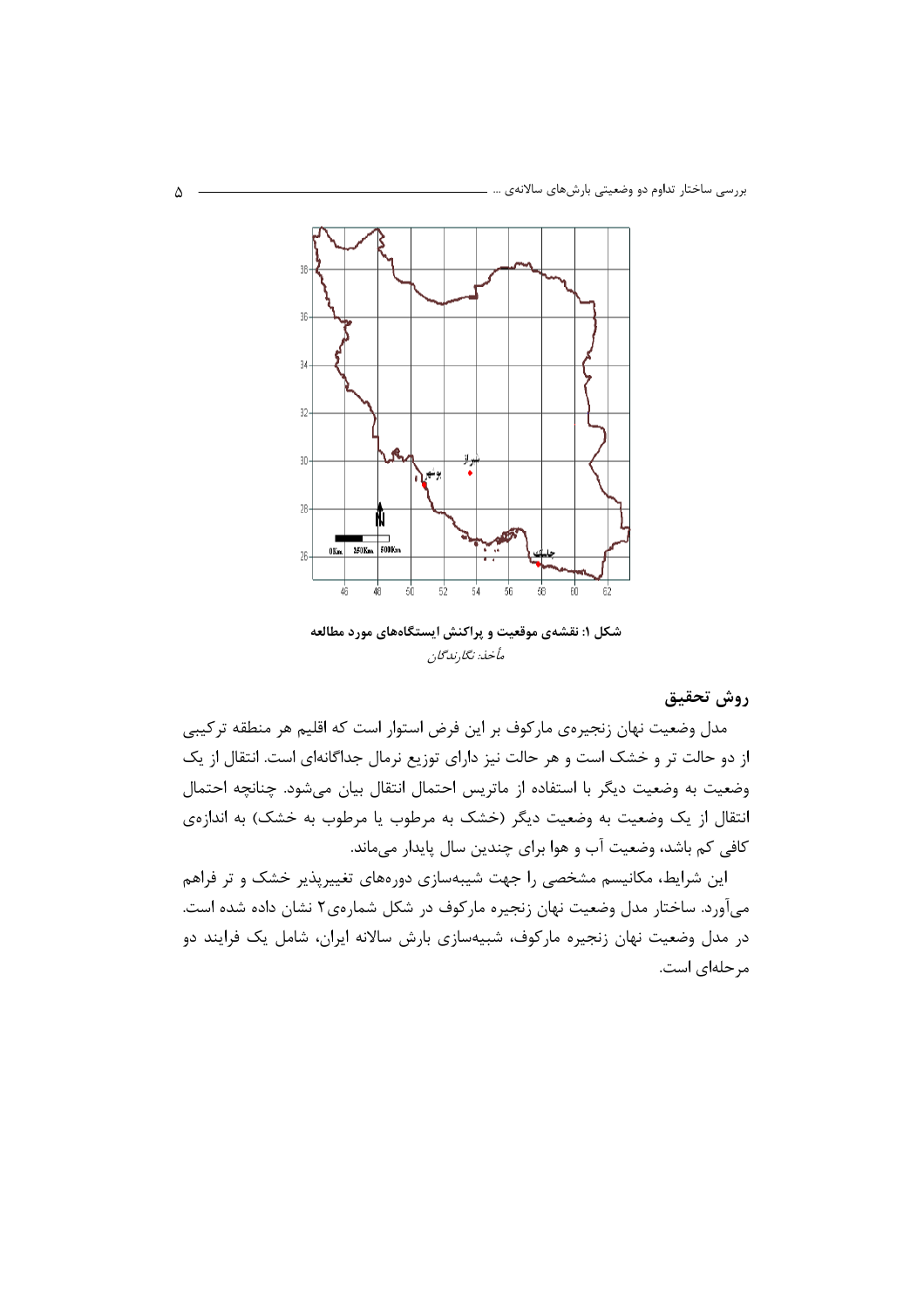

مأخذ: تايد، ۲۰۰۱

در مرحلهی اول، بارش سالانهی هر کدام از ایستگاهها با استفاده از شاخص نمرهی استاندارد در یکی از وضعیتهای تر(W) یا خشک (D) طبقهبندی می شوند؛ بطوری که سال هایی که نمرات استاندارد آنها پایینتر از صفر بود به عنوان سال خشک و سالهایی که نمرات استاندارد آنها بالاتر از صفر بود به عنوان سال تر مشخص شد. در ادامه بعد از مشخص نمودن سالهای خشک و تر از یکدیگر، سالهای تر در یک گروه و سالهای خشک در گروه دیگری قرار داده شد. میانگین و انحراف معیار هر گروه نیز جداگانه محاسبه گردید.

گام بعدی در همین مرحلهی اول، برازش مدل زنجیرهی مارکوف بر دادههای استاندارد شده بارش سالانهی ایستگاهها بود. مدل زنجیره مارکوف یک تکنیک ریاضی جهت مدلسازی یدیدههای تصادفی می باشد که توالی از مشاهدات را در طول زمان نشان می دهد. معمولی ترین شکل مدل زنجیرهی مارکوف، زنجیرهی مارکوف مرتبهی اول می باشد که به شکل زیر تعریف مے گردد:

 $P_{r} \{X_{t+1} | X_{t}, X_{t-1}, \ldots, X_{1}\} = P_{r} \{X_{t+1} | X_{t}\}$  $(1)$ 

در این رابطه،  $P_r$  احتمال شرطی و بیانکنندهی این مفهوم است که نتیجهی هر فرآیند در زمان 1+ t تنها به شرایط در زمان t بستگی دارد یعنی پیشبینی شرایط سال آینده، منحصراً به وسیلهی دادههای امسال صورت می گیرد و دادههای پارسال در آن اطلاعات اضافهای فراهم نمی کنند. اکنون ماتریس فراوانی انتقالات $(n_{ii})$  و ماتریس احتمال انتقالات ( $p_{ii}$ ) بین دو حالت متوالي وقوع روزهاي بارش به شرح زير مي تواند ارايه شود :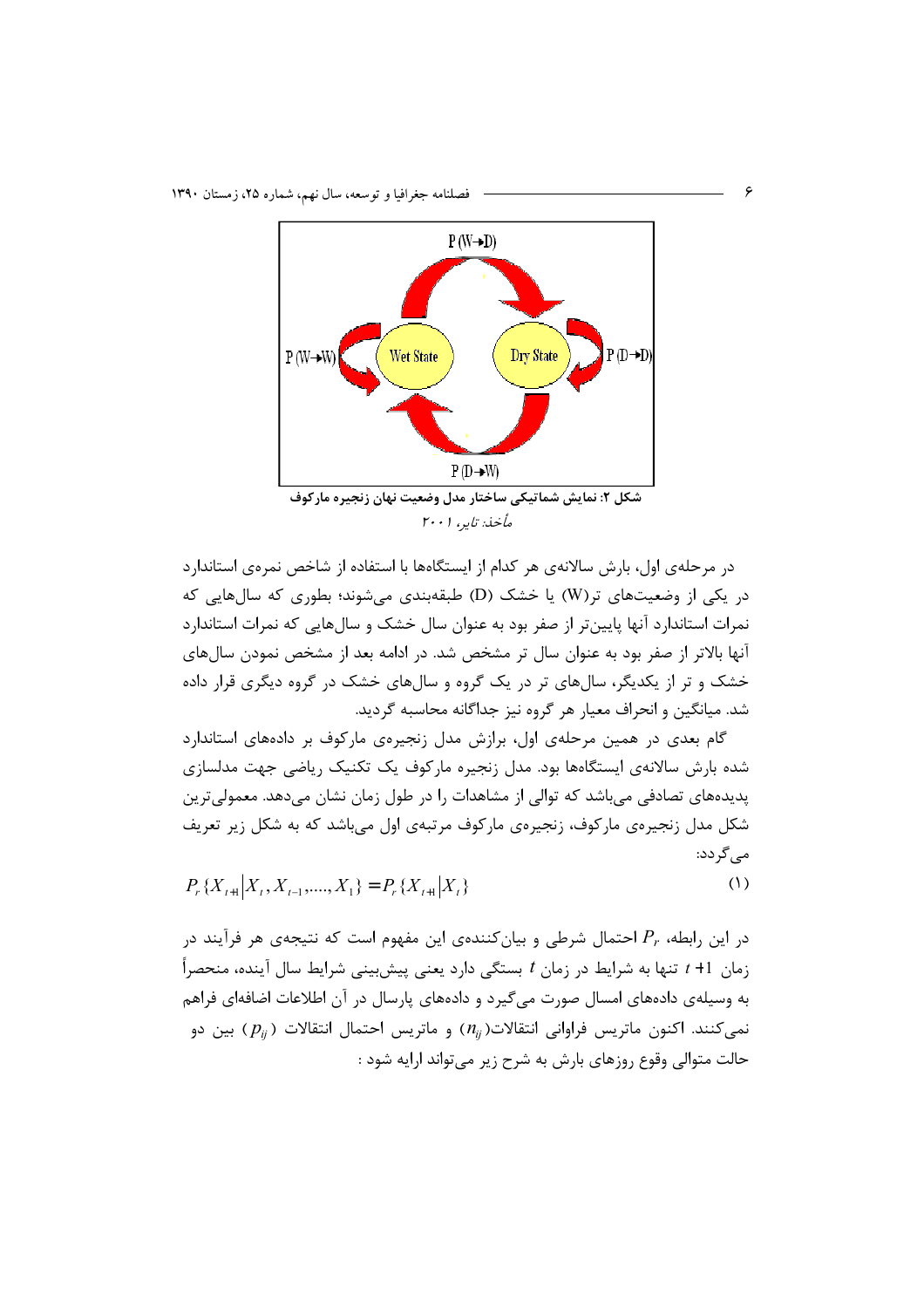$$
W \t D \t W D
$$
  

$$
P = \begin{bmatrix} W & D & W & D \\ D_{00} & P_{01} & W & D \\ D_{10} & P_{11} & W & D \end{bmatrix}
$$

که  $n_{ij}$  و  $P_{ij}$  بهترتیب بیانگر فراوانی و احتمال حالتهای انتقال ازحالت 1 به دیگر حالتهای ممکن *j می* باشد *(مون و همکا<sub>ز</sub>ان، ۱۹۹۴: ۱۰۱۰–۱۰۱۰)*.

در نهایت در این مرحله احتمال ساکن وقوع سالهای خشک و تر که یکی از پارامترهای مهم جهت تنظیم مدل وضعیت نهان زنجیره مارکوف میباشد از طریق تقسیم تعداد سال های خشک یا تر بر تعداد کل سالها به دست میآید. البته نبایستی فراموش نمود که وابستگی و ایستایی مدل و برازش آن بر دادهها توسط آزمون خی دو قبلاً تأیید گردیده است.

در مرحلهی دوم، به منظور تشخیص ساختار تداوم دو وضعیتی و تفسیر نتایج کاربرد مدل وضعیت نهان زنجیرهی مارکوف در سریهای زمانی بارش سالانه چندین شاخص بهشرح ذیل مورد استفاده قرار مے گیرد:

- شاخص تفکیک وضعیت تر و خشک (WADSI) که به شکل زیر تعریف مے شود:

$$
WADSI = \frac{L_W - L_D}{\sqrt{\sigma_W^2 + \sigma_D^2}}
$$
 (7)

این شاخص اندازهای مناسب جهت تفکیک وضعیتهای تر و خشک از یکدیگر می باشد. به عنوان مثال اگر تفاوت بین میانگینهای خشک و مرطوب بزرگ باشد بنابراین مقدار WADSI نیز نسبتاً بالا خواهد بود. بهطور کلی مقادیر شاخص تفکیک وضعیتهای خشک و مرطوب بر اساس جدول شمارهی ۲ در سه طبقه دستهبندی مے شوند.

| طبقه WADSI | مقادیر WADSI           | ، ديف |
|------------|------------------------|-------|
| پايين      | WADSI < 1.5            |       |
| متوسط      | 1.5 < <i>WADSI</i> < 2 |       |
| YL         | 2 < WADSI              |       |
|            |                        |       |

جدول ۲ : طبقهبندی مقادیر شاخص تفکیک وضعیتهای خشک و مرطوب

مأخذ: تاير، ۲۰۰۱

1-Wet And Dry Separation Index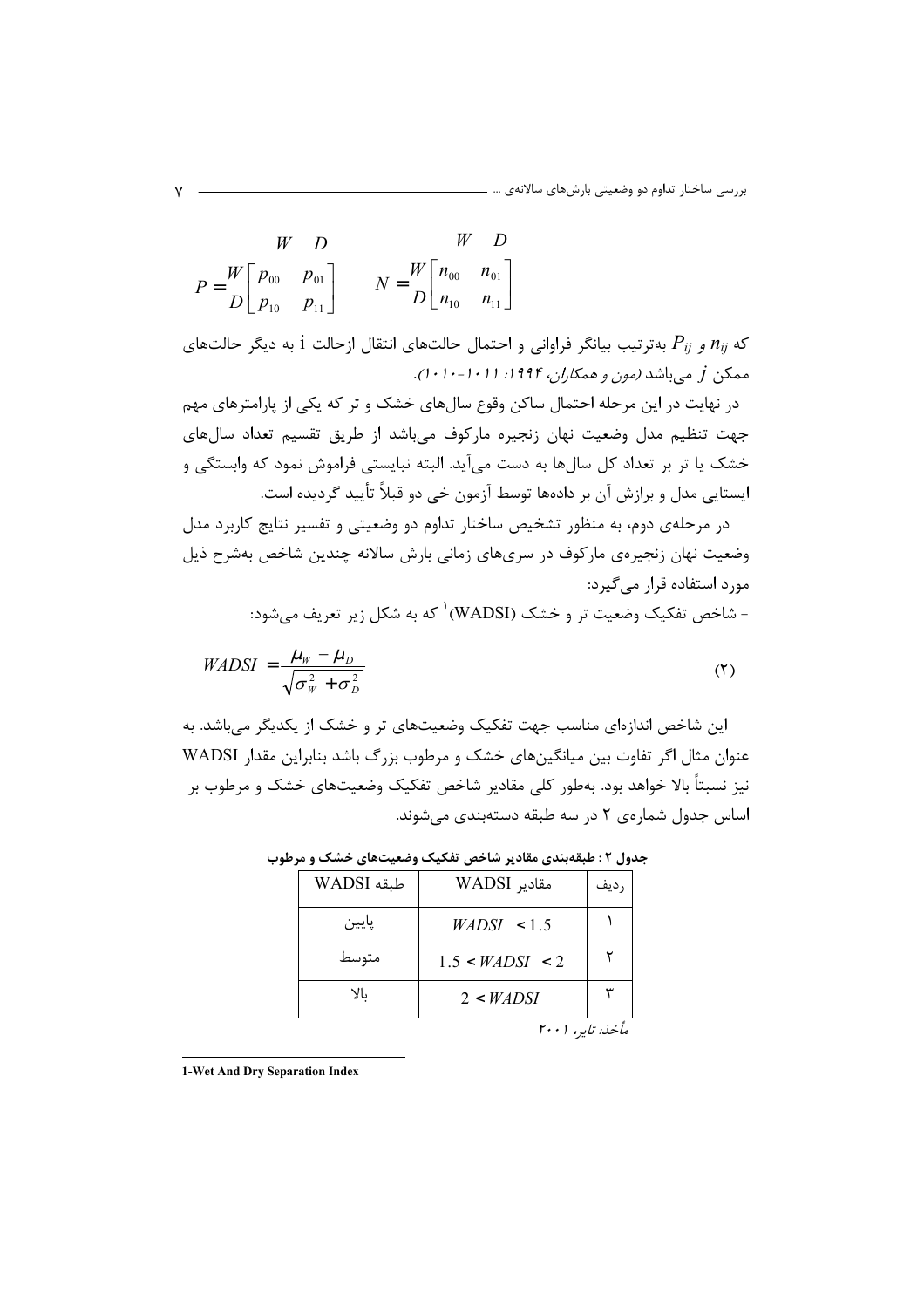- فصلنامه جغرافیا و توسعه، سال نهم، شماره ۲۵، زمستان ۱۳۹۰

شاخص ماندگاري وضعيت اقليم (SSI) <sup>۱</sup> که شکل فرمولي آن به شرح ذيل است :

$$
SSI = \frac{\sum |P(W) - 0.5|}{N} \tag{5}
$$

مقادیر SSI نزدیک به صفر عدم ماندگاری بارش در وضعیتهای تر یا خشک را نشان می دهد. مقادیر SSI در حدود ۰/۳ عموماً نشانگر ماندگاری وضعیت اقلیم در یکی از حالتهای خشک و مرطوب است، اما این مقدار بایست با بازدید از یک قسمت از سریهای زمانی احتمال پسین شود. طبقهبندی مربوط به شاخص ماندگاری وضعیت اقلیم در جدول شمارهی ۳ آورده شده است.

| ----     |              |                  |  |  |  |  |
|----------|--------------|------------------|--|--|--|--|
| طبقه SSI | مقادیر SSI   | رديف             |  |  |  |  |
| پايين    | $0 - 0.15$   |                  |  |  |  |  |
| متوسط    | $0.15 - 0.3$ |                  |  |  |  |  |
| YL       | $0.3 - 0.45$ |                  |  |  |  |  |
|          |              | مأخذ: تاير، ۲۰۰۱ |  |  |  |  |

جدول ٣ : طبقهبندي مقادير شاخص ماندگاري وضعيت اقليم

- شدت ساختار تداوم برای هر یک از وضعیتهای خشک و مرطوب، با تعداد سالهایی که اقلیم در آن وضعیت تداوم می.یابد، نشان داده می.شود، که به زمان ماندگاری وضعیت (SRT)<sup>۲</sup> معروف است. زمان ماندگاری وضعیت طولانی، نشانگر ساختار تداوم شدید است. امید ریاضی زمان ماندگاری وضعیت (E(SRT ، از روی احتمالات انتقال محاسبه می شود و برای هر یک از وضعيتها برابر است با معكوس احتمال انتقال همان وضعيت به وضعيت ديگر:

$$
E(SRT_D) = \frac{1}{P_{DW}}; E(SRT_W) = \frac{1}{P_{WD}}
$$
 (5)

از آنجاكه دامنهي تغييرات احتمال انتقال ار صفر تا يک متغيّر است لذا (E(SRT نيز بي نهايت تا یک متغیّر است. حال می توان برای شدت ساختار تداوم (SPS) ؓ یکسیستم طبقهبندی بر پایه (E(SRT تعریف کرد که در جدول شمارهی ۴ نشان داده شده است. این سیستم طبقهبندی یکقدرت تشخیص اختیاری از یکزنجیره که همان شدت ساختار تداوم است، ترسیم میکند.

1-State Signal Index

2-State Residence Time

3-Strength of the Persistence Structure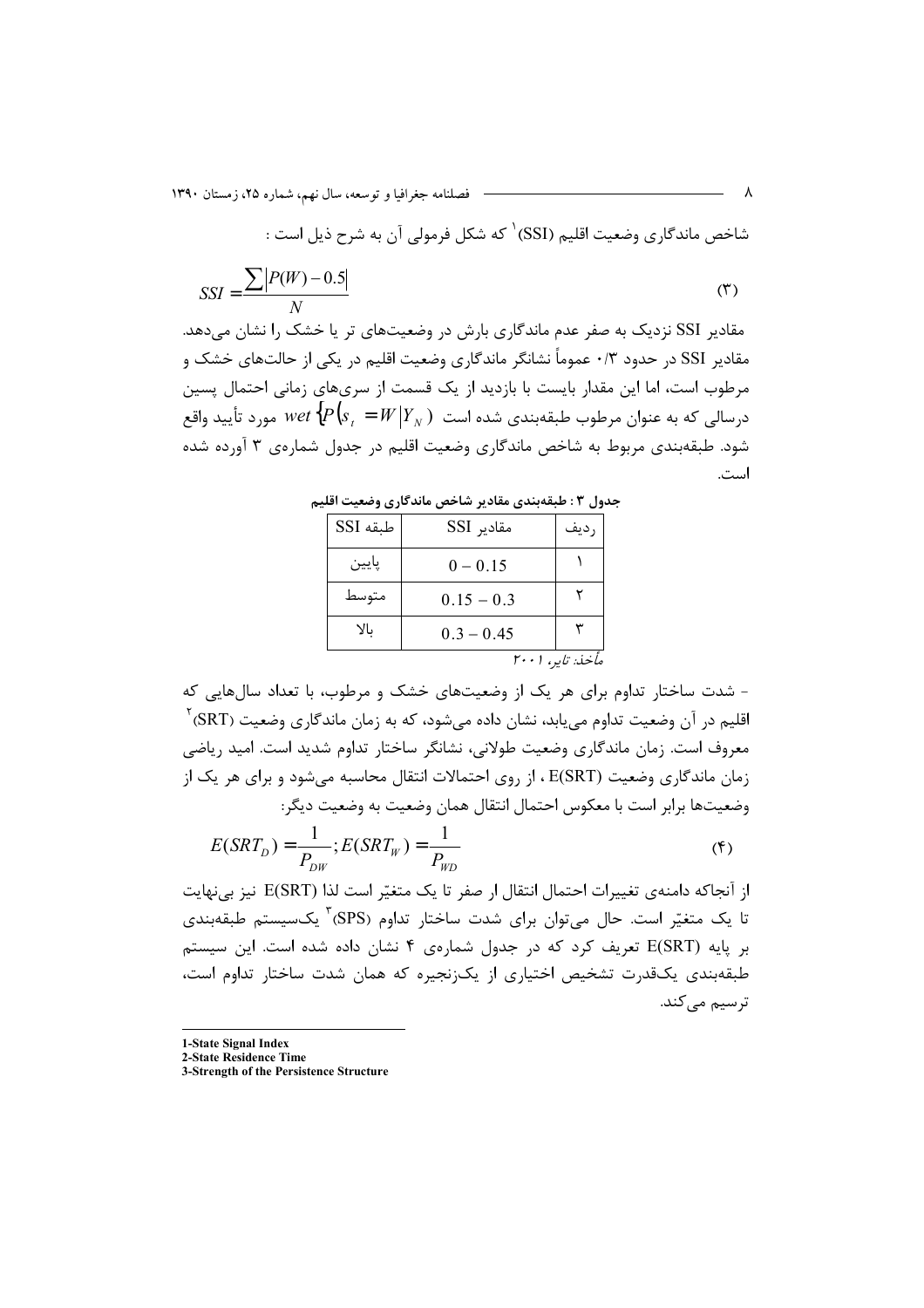| .              | .                |      |
|----------------|------------------|------|
| طبقه SPS       | $E(SRT)$ دامنه   | رديف |
| ضعيف (W)       | $1 - 4$          |      |
| متوسط (M)      | $4 - 10$         |      |
| شدید (S)       | 10-25            | ٣    |
| خیلی شدید (VS) | 25<              | ۴    |
|                | مأخذ: تاير، ۲۰۰۱ |      |

حدول ۴: طبقهبندي شدت ساختار تداوم

ساختار تداوم دو وضعیتی بهوسیلهی شاخصهای $\left[\emph{WADSISPS}_{D},SPS_{W}\right]$  آشکار می شود، جایی که W و D بر وضعیتهای خشک و مرطوب دلالت می کنند. یافتههای جامع حاصل از تنظیم این مدل در بخش بعدی بهطور کامل ذکر می شود. لازم بهذکر است که تمام محاسبات انجام شده جهت دستیابی به شاخصهای مورد مطالعه در محیط نرمافزاری Excel انجام شده است. جهت کسب جزییات بیشتر در مورد تنظیم این فرایند می توان به کارهای تایر و کوک;را (۲۰۰۰) و تایر (۲۰۰۱) مراجعه شود.

تجزيه و تحليل

جهت مدلسازی بارشهای سالانهی جنوب ایران با استفاده از مدل وضعیت نهان زنجیرهی مارکوف، ابتدا بارشهای سالانه هر یک از ایستگاهها به نمرهی استاندارد تبدیل و سپس هر یک از سال های دورهی آماری آنها، بهصورت جداگانه دریکی از وضعیتهای تر (W) یا خشک (D) طبقهبندی شد. در ادامه برای هر یک از وضعیتها، میانگین و انحراف معیار آنها محاسبه گردید که نتایج آن در جدول شمارهی ۵ آورده شده است.

|              | دوره تر (+) |             |                                                 | دوره خشک (-) |             |                |  |  |
|--------------|-------------|-------------|-------------------------------------------------|--------------|-------------|----------------|--|--|
| انحراف معيار | ميانگين     | نام ایستگاه | انحرافمعيار                                     | ميانگين      | نام ایستگاه | رديف           |  |  |
| ۱۴۳/۹۱       | ۴۰۲         | بوشهر       | 58/96                                           | ۱۹۳          | بوشهر       |                |  |  |
| $VV/T\Delta$ | 47315       | شيراز       | $5Y/\cdot 5$                                    | 28111        | شيراز       |                |  |  |
| 78148        | ۱۹۸         | حاسک        | $\mathsf{r}\mathsf{r}\mathsf{r}\cdot\mathsf{a}$ | ٧۶           | حاسک        | $\checkmark$   |  |  |
|              |             |             |                                                 |              |             | باخوز بطح زاحي |  |  |

جدول ۵: میانگین و انحراف معیار دورههای خشک و تر بارشهای سالانهی ایستگاهها (میلیمتر)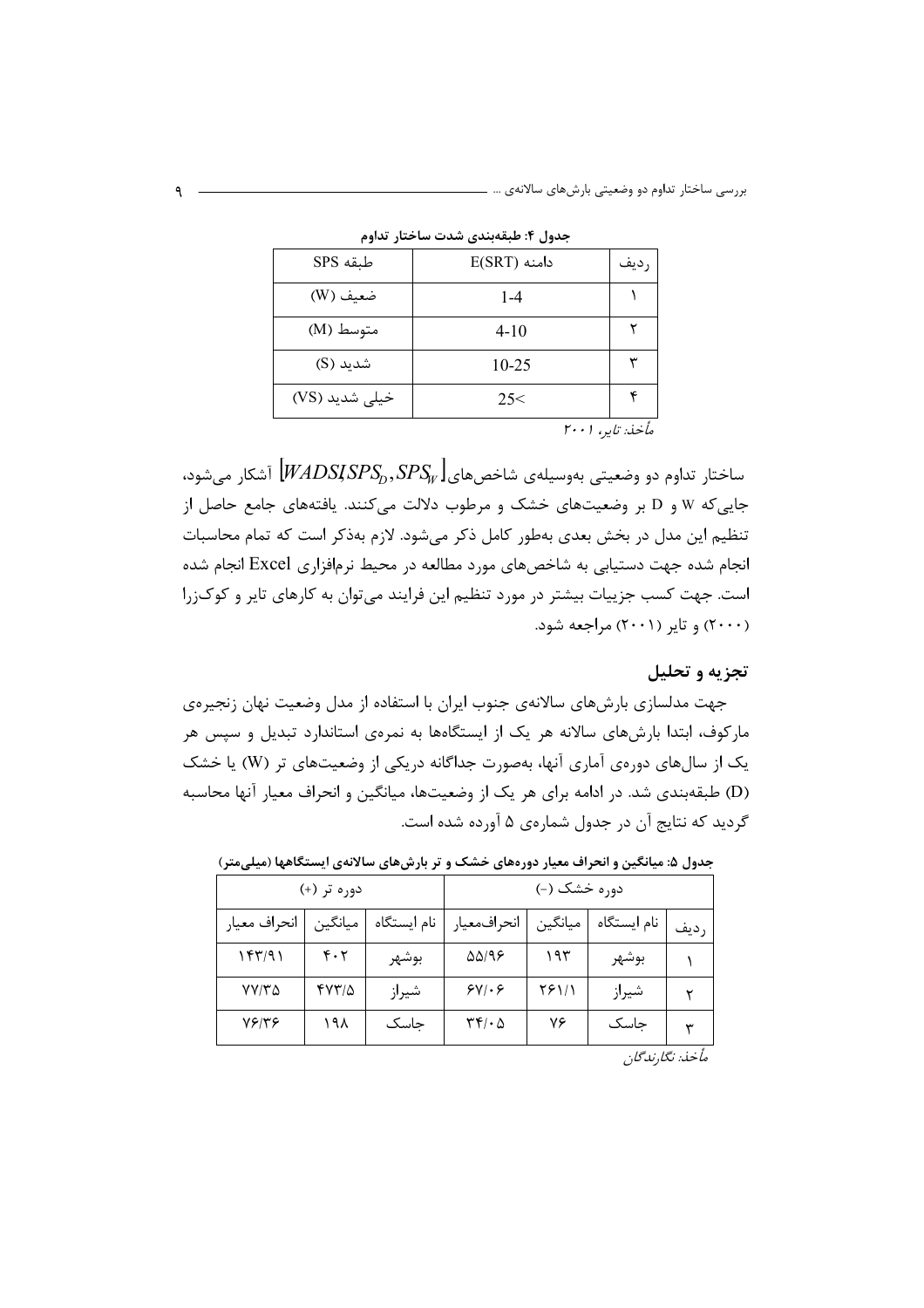ماتریس احتمالات انتقال سالهای خشک و تر نیز از روی ماتریس فراوانی انتقالات برای هر یک از ایستگاهها به طور جداگانه محاسبه گردید. که نتایج آن در جدول شمارهی ۶ آورده شده است.

| P(00) | P(01) | P(10) | P(11) | نام یستگاه | N(00) | N(01) | N(10) | N(11) | نام ایستگاه | , ديف |
|-------|-------|-------|-------|------------|-------|-------|-------|-------|-------------|-------|
| 0.63  | 0.37  | 0.55  | 0.45  | بوشهر      | 48    | 28    | 28    | 23    | بوشهر       |       |
| 0.56  | 0.43  | 0.58  | 0.41  | شيراز      | 26    | 20    | 20    | 14    | شيراز       |       |
| 0.65  | 0.35  | 0.5   | 0.5   | جاسک       | 43    | 23    | 23    | 23    | حاسک        |       |

جدول ۶: احتمالات انتقال وضعیتهای تر و خشک ایستگاههای مورد مطالعه (درصد)

مأخذ: نگا,ندگان

بر اساس این جدول مشاهده می شود که احتمال انتقال از یکسال تر به یکسال خشک دیگر تقریباً در هر سه ایستگاه بیشتر از احتمال انتقال از یک سال خشک به یک سال تر است. همچنین احتمال انتقال از یک سال خشک به یک سال خشک دیگر تقریباً در هر سه ایستگاه بیشتر از احتمال انتقال از یک سال تر به سال تر دیگر است. احتمال ساکن وقوع سالهای خشک و تر، پارامتر دیگری بود که قبل از تنظیم مدل وضعیت نهان زنجیرهی مارکوف بایستی محاسبه می گردید. این احتمال که در واقع از تقسیم تعداد سال های خشک یا تر بر کل تعداد سالها به دست می آمد بیانگر پتانسیل خشک یا تر بودن یک منطقه می باشد. نتایج حاصل از این احتمال در جدول شمارهی ۷ آورده شده است. بر اساس این جدول مشاهده می شود که تقریباً ۶۰ درصد از سالهای مورد مطالعه در هر سه ایستگاه در وضعیت خشک قرار داشتهاند.

|      | - -  |             | - -                                                                            |
|------|------|-------------|--------------------------------------------------------------------------------|
| P(W) | P(D) | نام ايستگاه | رديف                                                                           |
| ۴.   | ۶.   | بوشهر       |                                                                                |
| ۴۲   | ۵۸   | شيراز       |                                                                                |
| ۴١   | ۵۹   | جاسک        | ٣                                                                              |
|      |      |             | $\mathbf{1} \mathcal{I}$ . $\mathbf{1} \mathcal{I}$ . $\mathbf{1} \mathcal{I}$ |

جدول ۷: احتمالات ساکن فصول خشک و تر ایران (درصد)

مأخذ: نگارندگان

برآورد شاخصهای مدل وضعیت نهان زنجیرهی مارکوف جهت دستیابی به مدل ساختار دو وضعیتی بارش سالانه جنوب ایران در جدول شمارهی ۸ آورده شده است.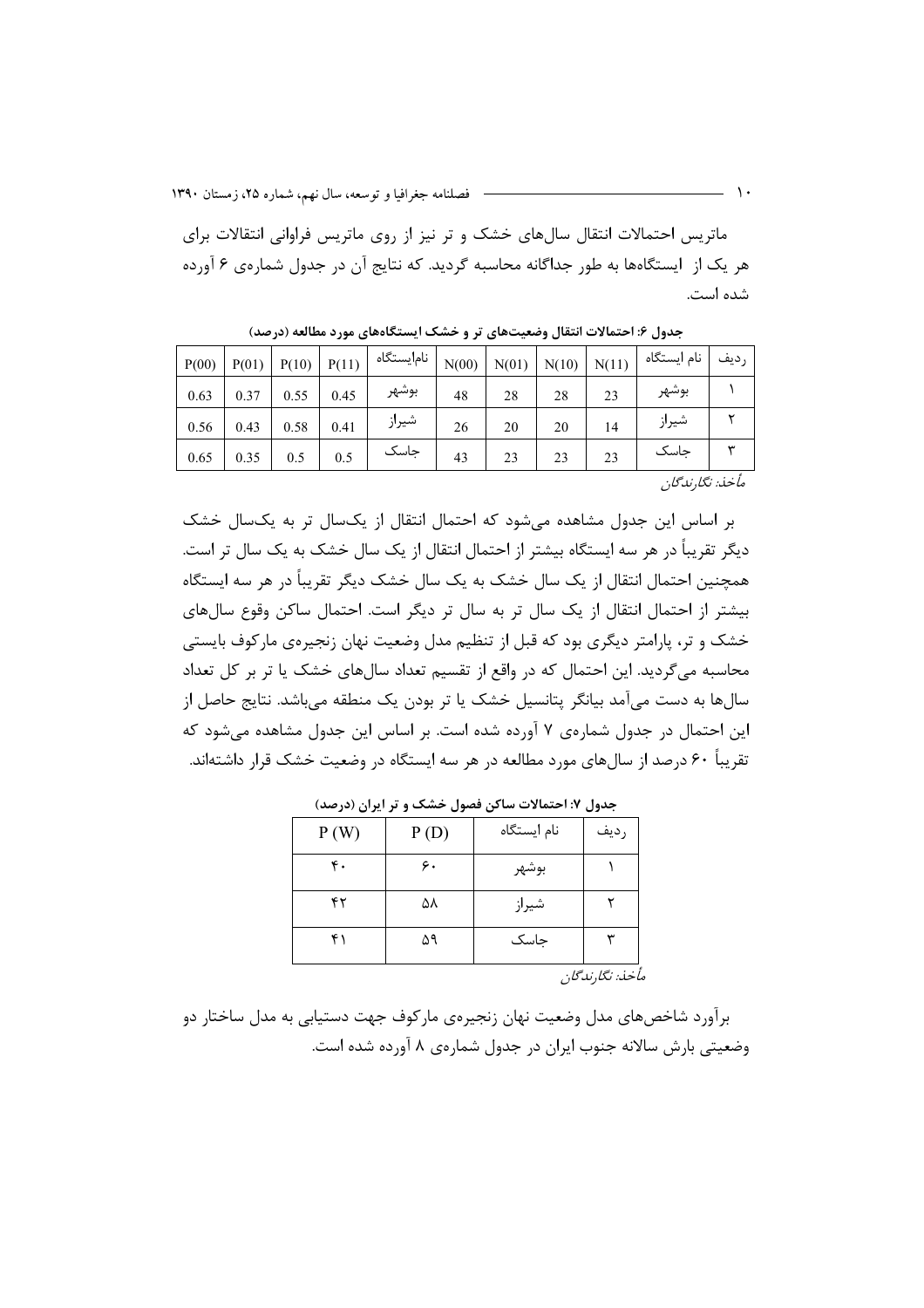| <b>SPSD</b>       | <b>SPSW</b> | $E(SRT)$ w | E(SRT)d | <b>SSI</b>                 | <b>WADSI</b> | نام ایستگاه |
|-------------------|-------------|------------|---------|----------------------------|--------------|-------------|
| W                 | W           | ۱/۸۱       | Y/Y     | $\cdot$ /۳ $\cdot$ $\cdot$ | 14/Y         | بوشهر       |
| W                 | W           | 1/7٢       | Y/YY    | .7119                      | 17/61        | شيراز       |
| W                 | W           |            | ۲/۸۵    | $\cdot/\Delta$ .           | 11/46        | حاسک        |
| مأخذن نكارزا مجان |             |            |         |                            |              |             |

جدول ۸: مقادیر شاخصهای مدل وضعیت نهان زنجیره مارکوف برای ایستگاههای مورد مطالعه

مقادیر شاخص تفکیک وضعیتهای خشک و مرطوب (WADSI) برای سه ایستگاه مورد مطالعه محاسبه و بر اساس جدول شمارهی ۲ مشاهده گردید که همگی آنها در طبقه بالا قرار می گیرند. از این رو تفکیک سالهای خشک و مرطوب برای ایستگاههای جنوبکشور بسیار آسان است. از عواملی که سریهای زمانی بارشهای سالانهی جنوب ایران را از حالت یکدستی خارج و تشخیص وضعیتهای خشک و مرطوب را آسان ساخته است، نقش عوامل بیرونی اقلیم مثل سیستمهای جوی سینوپتیک و پدیدههای دورهای جهانی است. مقادیر شاخص ماندگاری وضعیت اقلیم (SSI) در جنوب کشور برای سه ایستگاه مورد مطالعه حاکی از بالا بودن مقادیر آن برای دو ایستگاه جاسک و بوشهر و پایین بودن آن برای ایستگاه شیراز میباشد.بهطوری که بر اساس طبقهبندی ارایه شده در جدول شمارهی ۳ ایستگاههای بوشهر و جاسک در طبقهی متوسط و ایستگاه شیراز در طبقهی پایین قرار گرفتهاند. بنابراین هر اندازه این شاخص به طرف صفر میل کند نشانگر عدم اصرار و تداوم بارش برای ماندگاری در هر یک از وضعیتها را نشان میدهد به عبارت دیگر وقتی (SSI) بهصفر میل میکند، تشخیص وضعیتهای خشک یا مرطوب مشکل است که ایستگاه شیراز دارای این گونه خصوصیت اقلیمی است. اما وقتی (SSI) به ۰/۵ میل میکند، نشانگر مداومت بارش بر ماندگاری در یک وضعیت خاص است که دو ایستگاه بوشهر و جاسک دارای این خصوصیت اقلیمی هستند *(جدول شمارهی)).* امید ریاضی زمان ماندگاری وضعیتهای خشک ومرطوب کلیهی ایستگاههای مورد مطالعه در محدودهی ۴-۱ سال قرار دارد. لذا شدت تداوم دو وضعیتی در حد "ضعیف" است. بدینِمعنی که مثلاً اگر امسال، سال آغازین یکی از وضعیتها، مثلاً وضعیت خشک باشد، نباید انتظار داشت که این وضعیت بیش از چهار سال دیگر ادامه داشته باشد.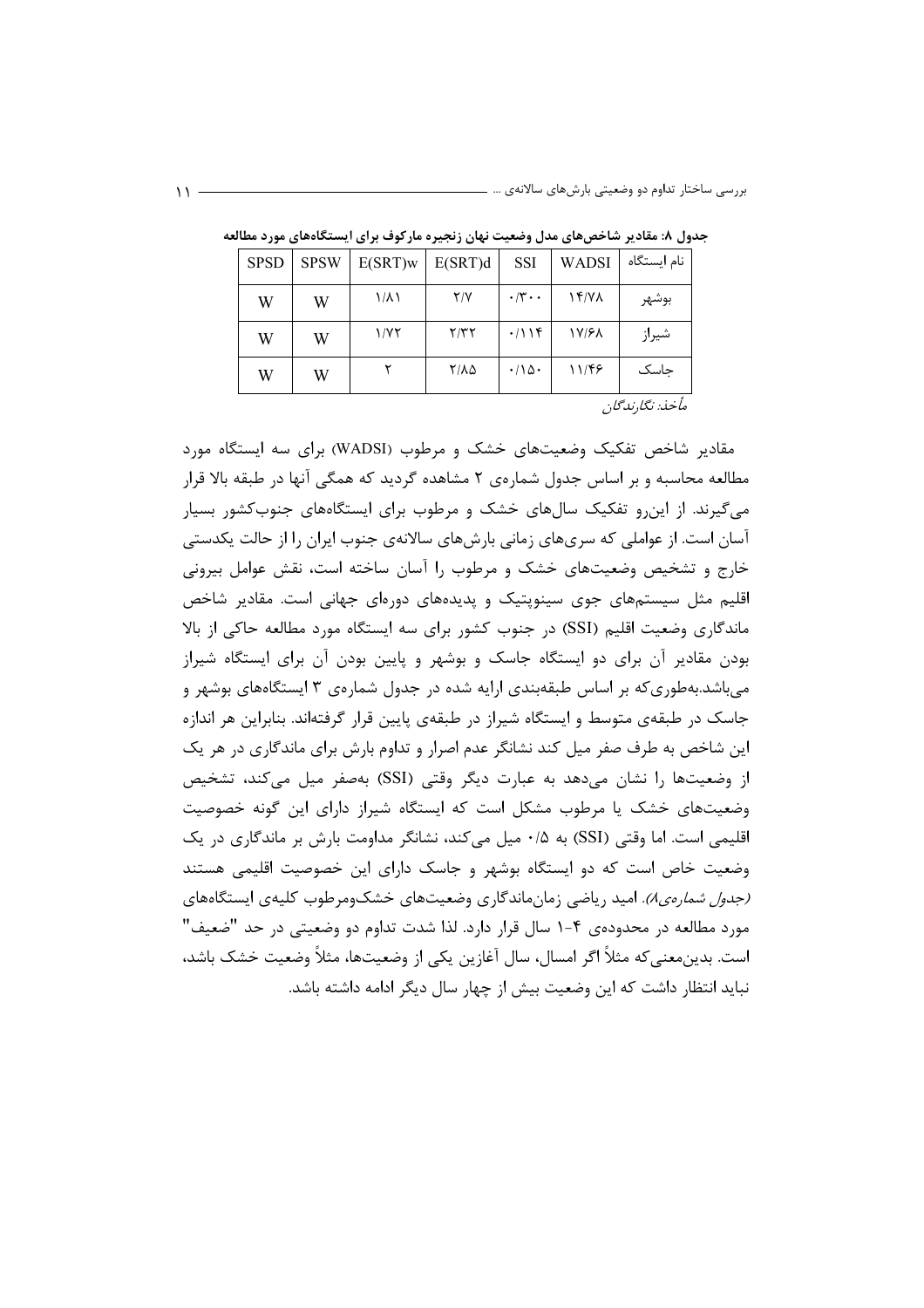بر آورد ساختار تداوم دو وضعیتی

ساختار تداوم دو وضعیتی بر اساس شاخصهای  $\textit{SPS}_D, \textit{WADS}$  تعیین میشود. همانطور که قبلاً ذکر شد، ساختار تداوم هر دو وضعیت خشک و مرطوب در سه ایستگاه مـورد مطالعه ضعیف (W) برآورد شد. لذا ساختار تداوم دو وضعیتی ایســتگاههـای مـورد مطالعــه بــه  $\sim |W, W, WADSI|$ تعريف خواهد شد. لذا با توجه به يكسان بــودن SPS ســه ايســتگاه مورد مطالعه، فقط با استناد بــه *WADSI* ايســتگاههــا مــىتــوان ســاختار تــداوم دو وضـعيتى ایستگاههای مورد مطالعه را تشخیص داد و چون *WADSI* تمام ایستگاهها نیز در طبقــهبنــدی ارایه شده برای این شاخص (جدول شماره ۱) در طبقه بالا قرار گرفتهاند. بنابراین از میان سـه طبقه ارایه شده برای مدلسازی ساختار تداوم دو وضعیتی کـه در جـدول ۹ ارایـه شـده اسـت، ایستگاههای مورد مطالعه را میتوان در گروه C جای داد.

| بعدون ، معیورسی کیف بعدی سے حدر معاوم دو و معیشی |              |               |                                |  |  |  |  |
|--------------------------------------------------|--------------|---------------|--------------------------------|--|--|--|--|
| ساختار تداوم                                     | WADSI        | گروه          | , ديف                          |  |  |  |  |
| كاملأ نامحتمل براي داشتن<br>تداوم دو وضعيتي      | WADSI < 1.5  | A             |                                |  |  |  |  |
| احتمالاً داراي تداوم<br>دو وضعيتي                | 1.5 < WADS 2 | В             |                                |  |  |  |  |
| كاملأ محتمل براي داشتن<br>تداوم دو وضعيتي        | 2 < WADSI    | C             |                                |  |  |  |  |
|                                                  |              | <b>M.</b> . 1 | $\left\{ \frac{1}{2} \right\}$ |  |  |  |  |

حدول ۹: معيارهاي طبقهبندي ساختار تداوم دو وضعيته

مأخذ: تاير، ۲۰۰۱

یعنی در جنوب ایران، توزیع وضعیتهای خشک و مرطوب در طول سری زمانی بارشهـای سالانه کاملاً قابل تفکیک است. به طوریکه توزیع سریهـای زمـانی بـارشهـای سـالانه ایـن ایستگاهها، اکثراً در خارج از حول میانگین طولانیمدت بارش ایستگاههـا دور مـیزنــد و دارای انحراف معیار بالایی است. به عبارت دیگر تـداوم بـارشهـای سـالانه ایســتگاههـا، متمایـل بـه میانگین طولانیمدت بارش ایستگاهها نیست و معمولاً بارشها در فاصله بیشتر از 1± انحـراف معیار روی میدهد. لذا درجنوب ایران تشخیص وضعیتهای خشک و مرطوب سالانه و میــزان تداوم آنها كاملأ آسان است. اگر عوامل مؤثر بر وقوع وضعيتهاى خشک و مرطوب ايســتگاههـا را عوامل اقلیمی، سیستمهای سـینوپتیک جــوی، پدیــدههــای اقلیمــی و عوامــل پیونــد از دور بدانیم. با قبول نقش ثابت عوامل اقلیمـی "طــول و عــرض جغرافیــایی، نــاهمواریهــا، دوری و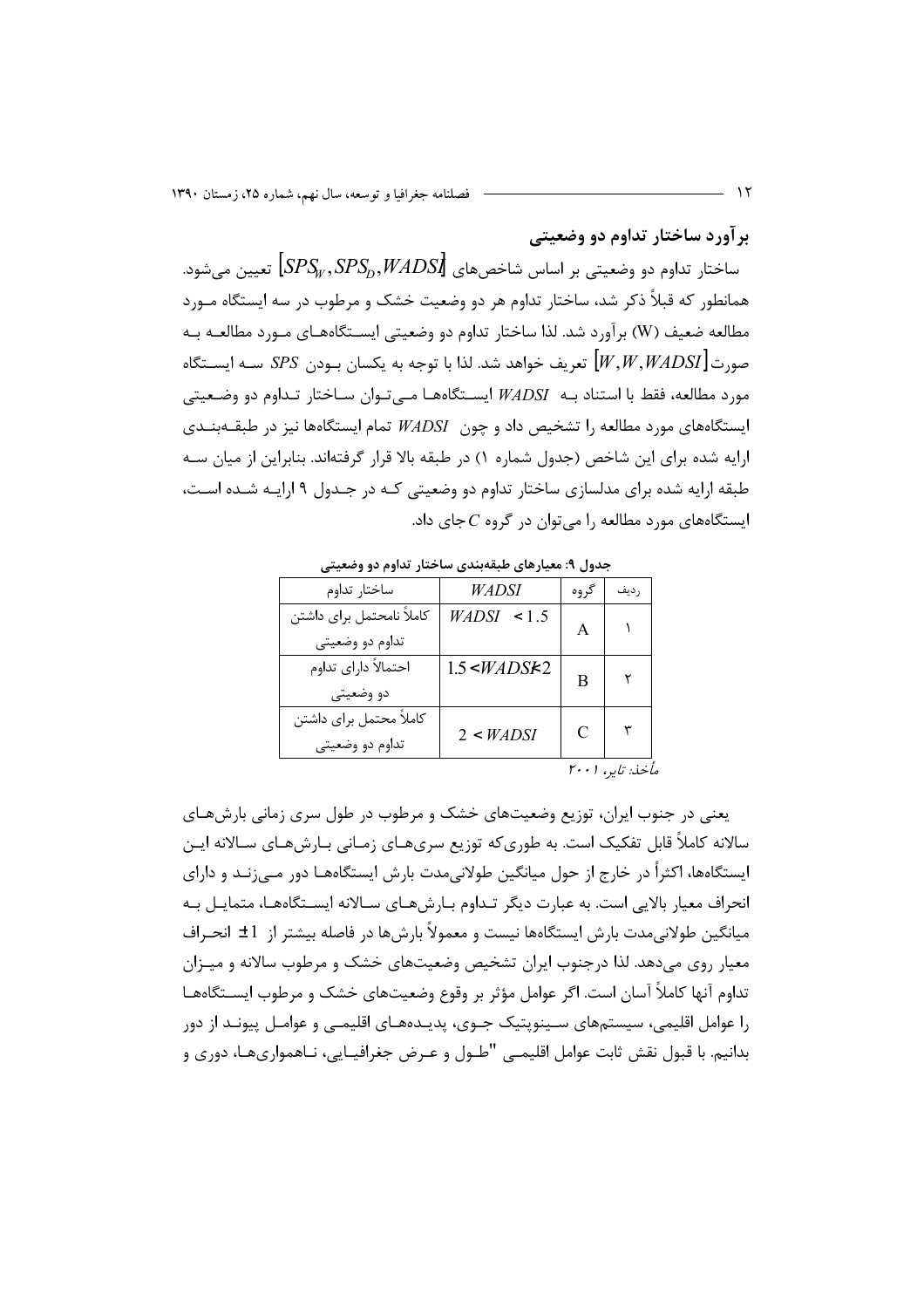نزدیکی به دریاها" در وضعیتهای خشک و مرطوب ایستگاههای مورد مطالعه، بـه طـور حـتم فراوانی، گسترش و شدت سیستمهای جوی سینوپتیک و به تبع آن ایجـاد مراکـز کـمفشـار و پرفشار و استقرار جبههها، ترافها و ریجها در وقوع شرایط خشک و مرطوب در دادههای بارش سالانه ایستگاهها نقش اساسی را دارند. البته نباید تأثیر پدیدههای کم و بـیش دورهای جهـانی ,ا هم ناديده گرفت.

### نتىحە

یکی از مؤلفههای اساسی مدیریت خشکسالی، پـایش دقیـق شـرایط خشکسـالی اسـت. در مطالعات پایش خشکسالی، ارزیابی سه خصوصیت خشکسالی یعنی شدت، تـداوم و گسـتردگی مکانی ضرورت دارد. بنابراین یکی از ابزارهای مهمی که در این زمینه می تواند به ما کمک کند مدلسازی واقعیتهای بارشی کشور است. لذا بـا توجـه بـه اینکـه روش زنجیـرهی مـارکوف از روش های پیشرفته آماری مخصوصاً در زمینهی تحلیل فرایندهای تصـادفی بـه شــمار مــ<sub>ی(</sub>ود، مدلسازی بارشهای سالانه جنوب ایران با استفاده از مـدل وضـعیت نهـان زنجیـرهی مـارکوف انجام گرفت. نتایجی که از این مدل برای بارشهای سالانه جنوب ایران حاصل آمد عبارتند از: - بر اساس شاخص تفکیک وضعیتهای خشک و مرطوب (WADSI)، تفکیک سال های خشـک و تر برای هر سه ایستگاه مورد مطالعه در جنوب ایران به آسانی امکان بذیر است. - مقادیر شاخص ماندگاری وضعیت اقلیم (SSI) برای سه ایستگاه مورد مطالعه در جنوب ایران

حاکی از ماندگاری ضعیف در وضعیتهای خشک و تر برای ایستگاه شیراز و ماندگاری متوسط برای ایستگاه جاسک و بوشهر است.

- امید ریاضی ماندگاری وضعیتهای خشک و تر سه ایستگاه مورد مطالعه در محـدودهی ۴-۱ قرا, دا,د.

- مدل نهایی تحقیق برای بارشهای سالانه جنوب ایران بـا اسـتناد بـه یکسـان بـودن شـدت ساختار تداوم ایستگاهها  $[W,W, WADSI]$ ، تشخیص داده شــد کــه بیــانگر ســاختاری کــاملاً محتمل برای داشتن تداوم دو وضعیتی هستند. بنابراین با توجه به ساختار کـاملاً دو وضـعیتی بارش های جنوب ایران مشاهده می شود که هیچ کدام از وضعیتهای خشــک و تـر بــیش از ۴ سال بر منطقه دوام ندارند. بنابراین پیشنهاد مــی شــود در مطالعــات آینــده کــه قــرار اســت بــا استفاده از این مدل انجام گیرد، ارتباط بین تداوم دورههای خشک و تر با پدیدههـای پیونـد از دور همچون انسو و یا لکههای خورشیدی- جهت بالا بردن کارایی این مدل مطالعه شود.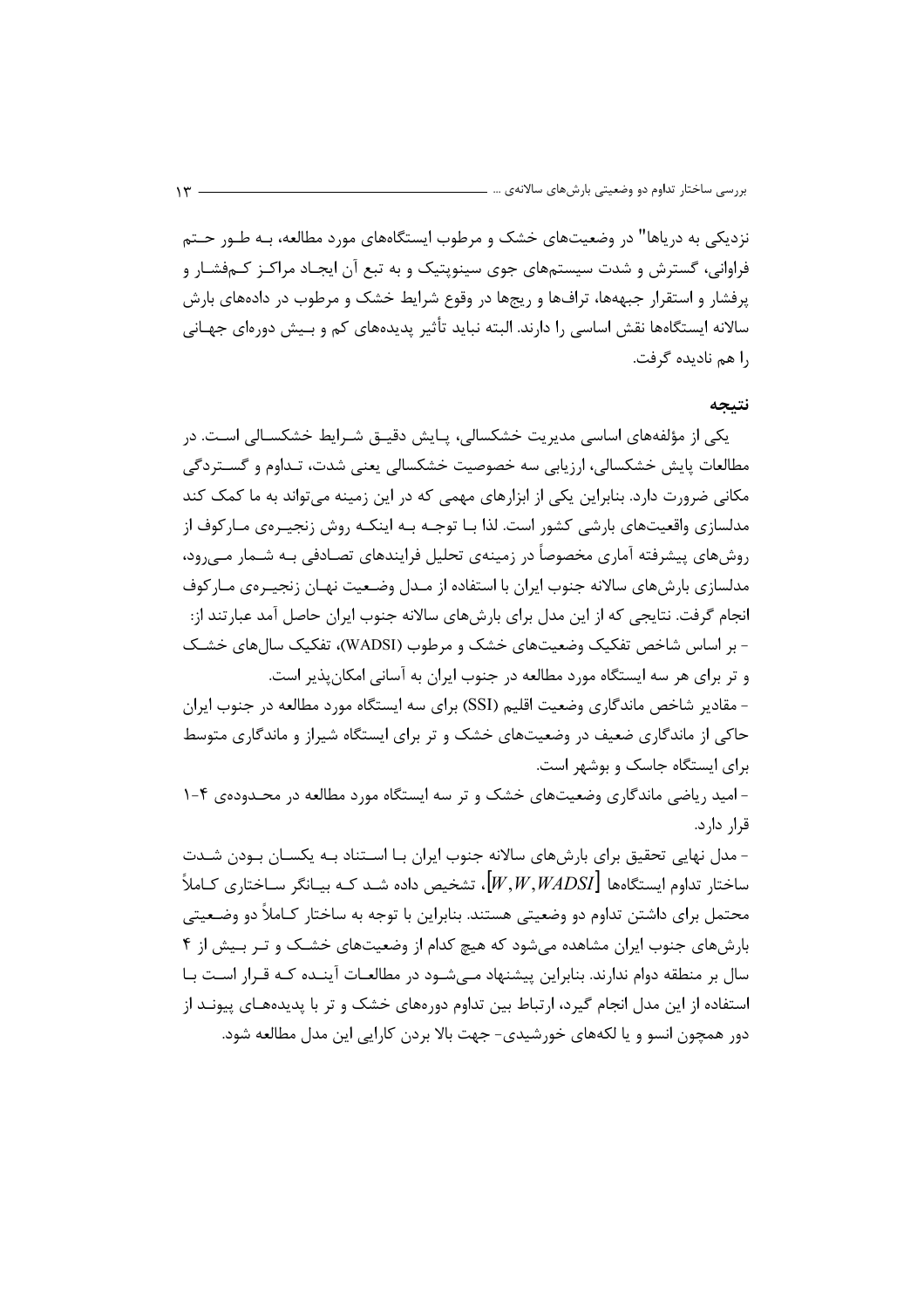منابع

- ۱– استوارمیمندی، ابراهیم (۱۳۷۹). الiینو و رابطه آن با بارشهای ایـران، پایـاننامـه کارشناسـی ارشد اقلیمشناسی. استاد راهنما: دکتر قاسم عزیـزی. دانشـکده علـوم انسـانی. دانشـگاه تربیـت مدر س.
- ۲- بابائيفيني، ام|لسلمه (١٣٨٢). تحليل و الگويابي مكاني و زماني بارش در ايـران. رسـاله دكتـرى اقلیمشناسی. استاد راهنما: دکتر منوچهر فرجزاده اصل. دانشکده علوم انسـانی. دانشـگاه تربیـت مدر س
- ۳- حجازیزاده،زهرا و علیرضا شیرخانی (۱۳۸۴). تحلیل و پیشبینی آماری خشکسالی و دورههای خشک کوتاهمدت در استان خراسان، پژوهشهای جغرافیایی ۵۲.
- ۴-۔ جعفریبهی، خدابخش (۱۳۷۸). تحلیل آماری دورههای تر و خشـک بارنـدگی در چنـد نمونـه اقلیمی ایران با استفاده از زنجیرهی مارکوف، پایاننامه کارشناسی ارشد هواشناسـی کشــاورزی. استاد راهنما: دکتر علی خلیلی. دانشکده کشاورزی. دانشگاه تهران.
- ۵− خسروی، محمود (۱۳۸۱). پدیده انسو (ENSO) و تغییرپذیری اقلیم جنوب شرق ایران، رسـاله دکتری اقلیمشناسی. اساتید راهنما: دکتر محمدرضا کاویانی و دکتر حسـنعلی غیـور. دانشـکده ادبیات و علوم انسانی. دانشگاه اصفهان.
- ۶– ذوالفقارى، حسن (۱۳۷۹). تحليل الگوهاى زمانى و مكانى بارشهاى روزانــه در غـرب ايـران بــا استفاده از روشهای آماری و سینوپتیکی، رساله دکتری اقلیمشناسی. استاد راهنما: دکتر سعید جهانبخش|صل. دانشکده علوم انسانی و اجتماعی. دانشگاه تبریز.
- ۷- سالنامههای هواشناسی. ۱۹۶۶ تا ۲۰۰۵. انتشارات اداره کل آمار و فنآوری اطلاعات هواشناسی سازمان هواشناسی کشور.
- ۸- شناسنامه اقلیمی ایسـتگاههای سـینوپتیک کشـور ۱۹۵۱ تـا ۲۰۰۳: مرکـز خـدمات ماشـینی وکاربرد در کامپیوتر هواشناسی. سازمان هواشناسی کشور.
- ۹– عطائی، هوشمند (۱۳۸۳). پهنهبندی آماری نواحی بارشی ایران، رسـاله دکتـری اقلـیمشناسـی. اساتید راهنما: دکتر سیدابوالفضل مسعودیان و دکتر حسنعلی غیـور. دانشـکده ادبیـات و علـوم انسانی. دانشگاه اصفهان.
- ١٠- عليجاني، بهلول؛ زين|لعابدين جعفرپور و حيدر قــادري (١٣٨۴). تحليــل و پــيشبينــي منطقــه لارستان با استفاده از مدل زنجیره مارکوف، فصلنامه جغرافیایی سرزمین. سال دوم. شماره ۷.
	- ۱۱ علیزاده، امین (۱۳۸۳). اصول هیدرولوژی کاربردی، مشهد. دانشگاه امام رضا (ع).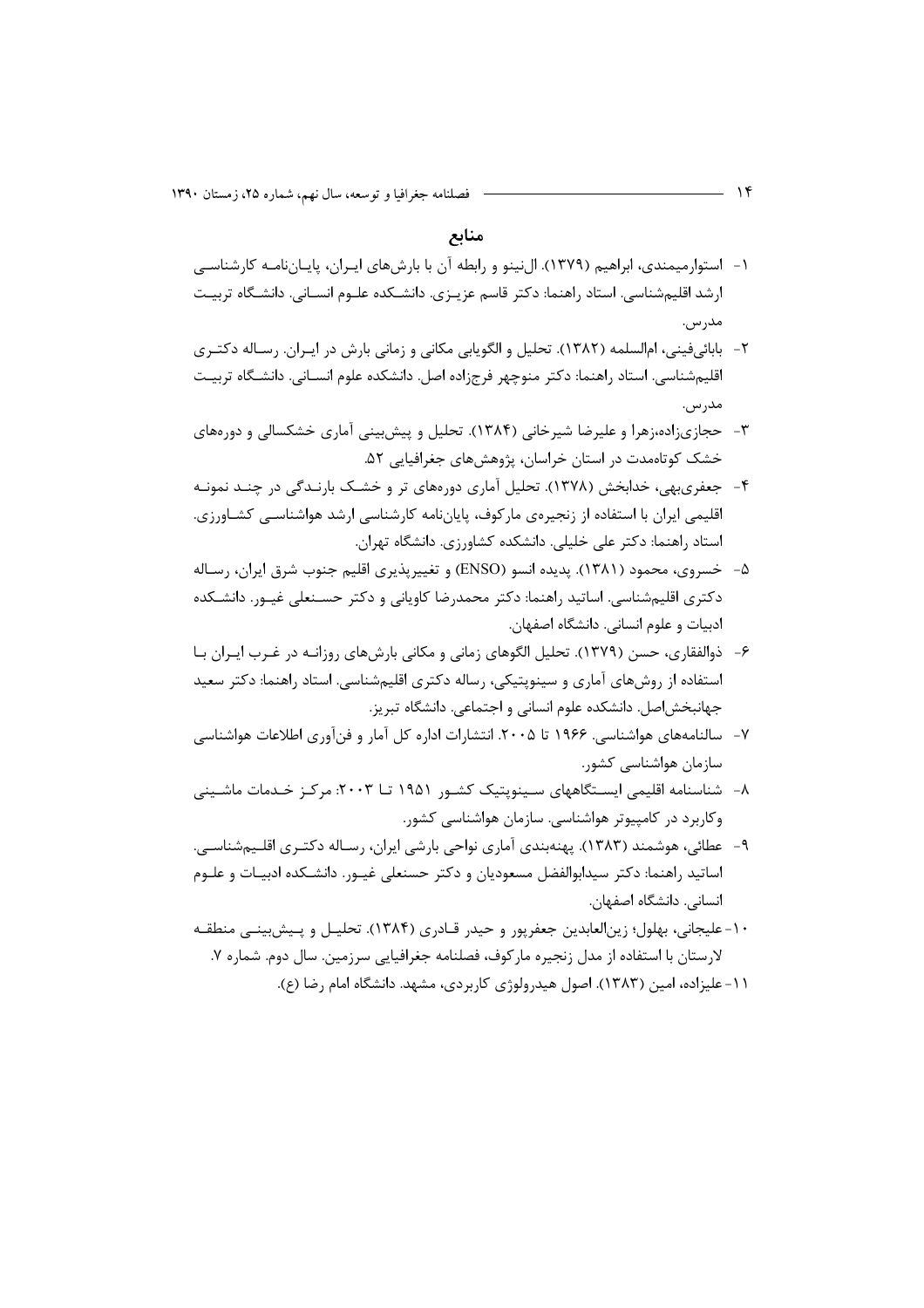- ۱۲– قادرمرزی، حسن (۱۳۸۰). تحلیل و پیش بینی نوسانات آب و هوا در استان کردستان با استفاده از مدل زنجیرەی مارکوف، پایاننامه کارشناسی ارشد اقلیمشناسی. استاد راهنمـا: دکتـر بهلـول علیجانی. دانشکده ادبیات و علوم انسانی. دانشگاه تربیت معلم تهران.
- ۱۳- طالشی، عبــدالله (۱۳۸۴). مدلســازی بـارشهــای ســالانه ایــران بــا اســتفاده از روش زنجیــرهی ماركوف، پاياننامه كارشناسي ارشد اقليمشناسي. استاد راهنما: دكتر علي|كبر رسولي. دانشـكده علوم انسانی و اجتماعی. دانشگاه تبریز.
- ۱۴- مسعودیان، سیدابوالفضل (۱۳۷۷). بررسی نظام تغییرات زمانی- مکـانی بـارش در ایـرانزمـین، رساله دکتری اقلیمشناسی. اساتید راهنما: دکتر حسنعلی غیور و دکتـر محمدحســین رامشــت. دانشکده ادبیات و علوم انسانی. دانشگاه اصفهان.
- ۱۵- مسعودیان، سیدابوالفضل (۱۳۸۲). بررسی پراکندگی جغرافیایی بارش در ایران به روش تحلیل عاملی دوران یافته، مجله جغرافیا و توسعه. شماره پیاپی ۱.
- ۱۶- مسعودیان،سیدابوالفضل(۱۳۸۴). شناسایی رژیمهای بارشی ایران به روش تحلیل خوشهای، پژوهشهای جغرافیایی. شماره ۵۲.
- 17- Bellone,E,J. P. hughes., and P. Guttorp (2000). A hidden Markov model for downscaling synoptic atmospheric patterns to precipitation amount. Climate research, Vol. 15, 1-12.
- 18- Caskey, J. E (1963). A Markov chain model for the probability of precipitation occurrence in intervals of various lengths. Mon, Weather Rev, 101.
- 19- Chibb, S (1996). Calculating posterior distribution and model estimates in Markov mixture models. Journal of Econometrics, 75, 79-97.
- 20- Chin, E (1977). Modeling daily precipitation occurrence process with Markov chain. Water. Resour. Res. 13(6).
- 21- Dahale, S. D. et al (1994). Persistence in rainfall occurrence over tropical Southeast Asia and Equatorial Pacific. Theoretical and applied climatology, Volume 49.
- 22- Katz, R.W (1977). Precipitation as a chain dependent process. Journal of Applied Meteorology, Volume 16.
- 23- Martin-Vide, J. and Gomez, L (1999). Regionalization of Peninsular Spain based on the length of dry spells. Int. J. Climatol, 19.
- 24- Moon, S. E, Ryoo, S. B. and Kwon, J. G (1994). A Markov chain model for daily precipitation occurrence in South Korea. International Journal of climatology,Volume 14.
- 25- Perreault, L., V. Fortin., and J. D. Salas (2004). Mixtures and hidden Markov models for estimating flood quantiles and risk. American Geophysical Union, spring meeting 2004, abstract H54B-01.